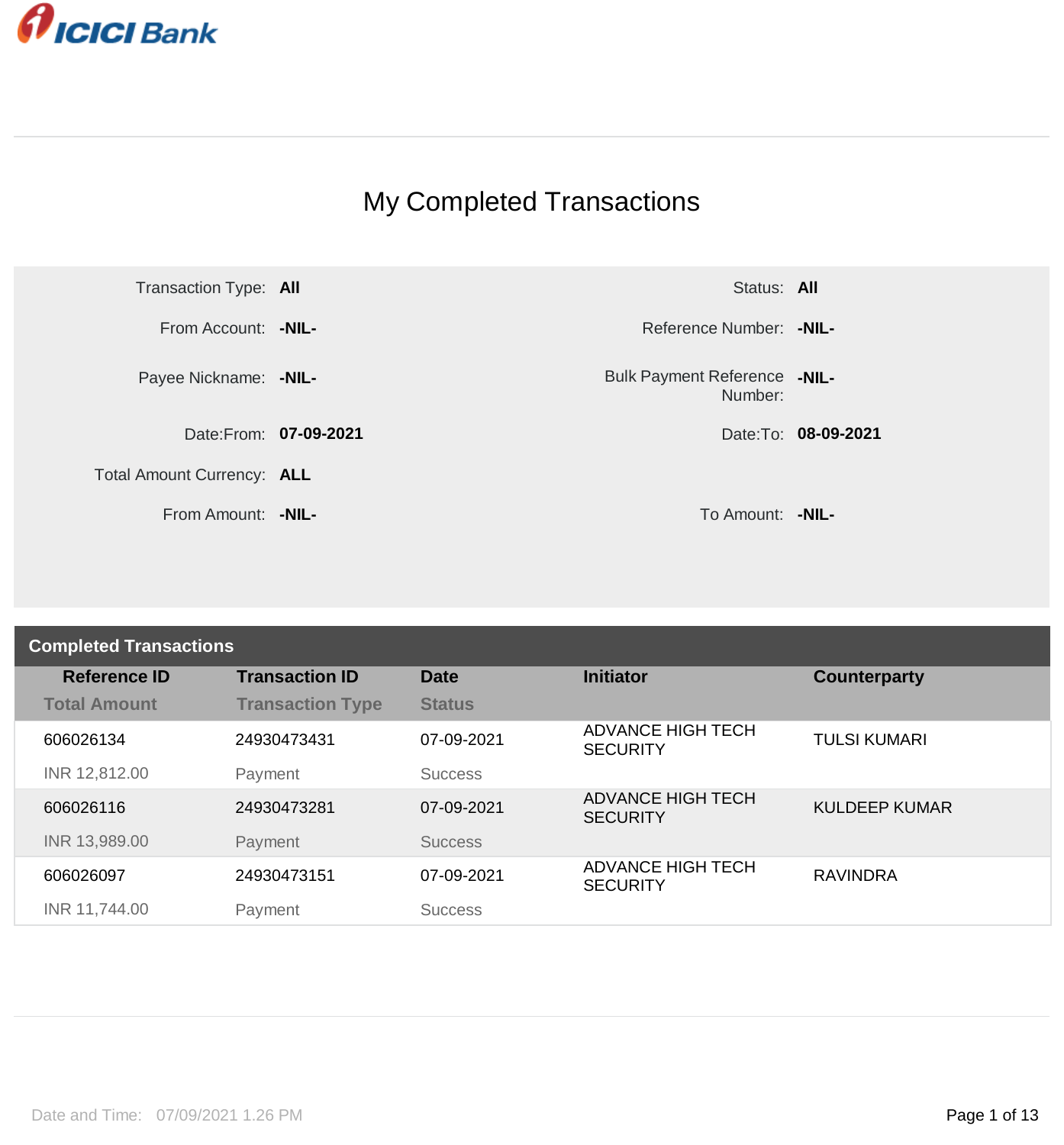| 606025704     | 24930463881 | 07-09-2021     | <b>ADVANCE HIGH TECH</b><br><b>SECURITY</b> | <b>ARUN KUMAR</b>   |
|---------------|-------------|----------------|---------------------------------------------|---------------------|
| INR 8,008.00  | Payment     | <b>Success</b> |                                             |                     |
| 606025672     | 24930463511 | 07-09-2021     | <b>ADVANCE HIGH TECH</b><br><b>SECURITY</b> | <b>AJAY KUMAR</b>   |
| INR 12,278.00 | Payment     | <b>Success</b> |                                             |                     |
| 606025650     | 24930463171 | 07-09-2021     | <b>ADVANCE HIGH TECH</b><br><b>SECURITY</b> | <b>RAJU</b>         |
| INR 13,381.00 | Payment     | <b>Success</b> |                                             |                     |
| 606025631     | 24930463081 | 07-09-2021     | <b>ADVANCE HIGH TECH</b><br><b>SECURITY</b> | <b>PARDEEP</b>      |
| INR 13,381.00 | Payment     | <b>Success</b> |                                             |                     |
| 606025607     | 24930462581 | 07-09-2021     | <b>ADVANCE HIGH TECH</b><br><b>SECURITY</b> | <b>JAG JEEVAN</b>   |
| INR 13,989.00 | Payment     | <b>Success</b> |                                             |                     |
| 606025579     | 24930462401 | 07-09-2021     | <b>ADVANCE HIGH TECH</b><br><b>SECURITY</b> | <b>ABHISHEK</b>     |
| INR 10,143.00 | Payment     | <b>Success</b> |                                             |                     |
| 606025552     | 24930462081 | 07-09-2021     | <b>ADVANCE HIGH TECH</b><br><b>SECURITY</b> | <b>PUSHPA</b>       |
| INR 9,075.00  | Payment     | <b>Success</b> |                                             |                     |
| 606025515     | 24930461801 | 07-09-2021     | <b>ADVANCE HIGH TECH</b><br><b>SECURITY</b> | <b>SUNIL</b>        |
| INR 1,068.00  | Payment     | <b>Success</b> |                                             |                     |
| 606025503     | 24930461701 | 07-09-2021     | <b>ADVANCE HIGH TECH</b><br><b>SECURITY</b> | <b>HEMA SEXSENA</b> |
| INR 10,677.00 | Payment     | <b>Success</b> |                                             |                     |
| 606025484     | 24930461371 | 07-09-2021     | <b>ADVANCE HIGH TECH</b><br><b>SECURITY</b> | AASISH KUMAR ROY    |
| INR 3,203.00  | Payment     | <b>Success</b> |                                             |                     |
| 606025456     | 24930460971 | 07-09-2021     | <b>ADVANCE HIGH TECH</b><br><b>SECURITY</b> | <b>AZAD</b>         |
| INR 13,989.00 | Payment     | <b>Success</b> |                                             |                     |
| 606025430     | 24930460811 | 07-09-2021     | <b>ADVANCE HIGH TECH</b><br><b>SECURITY</b> | <b>NEELAM DEVI</b>  |
| INR 13,989.00 | Payment     | <b>Success</b> |                                             |                     |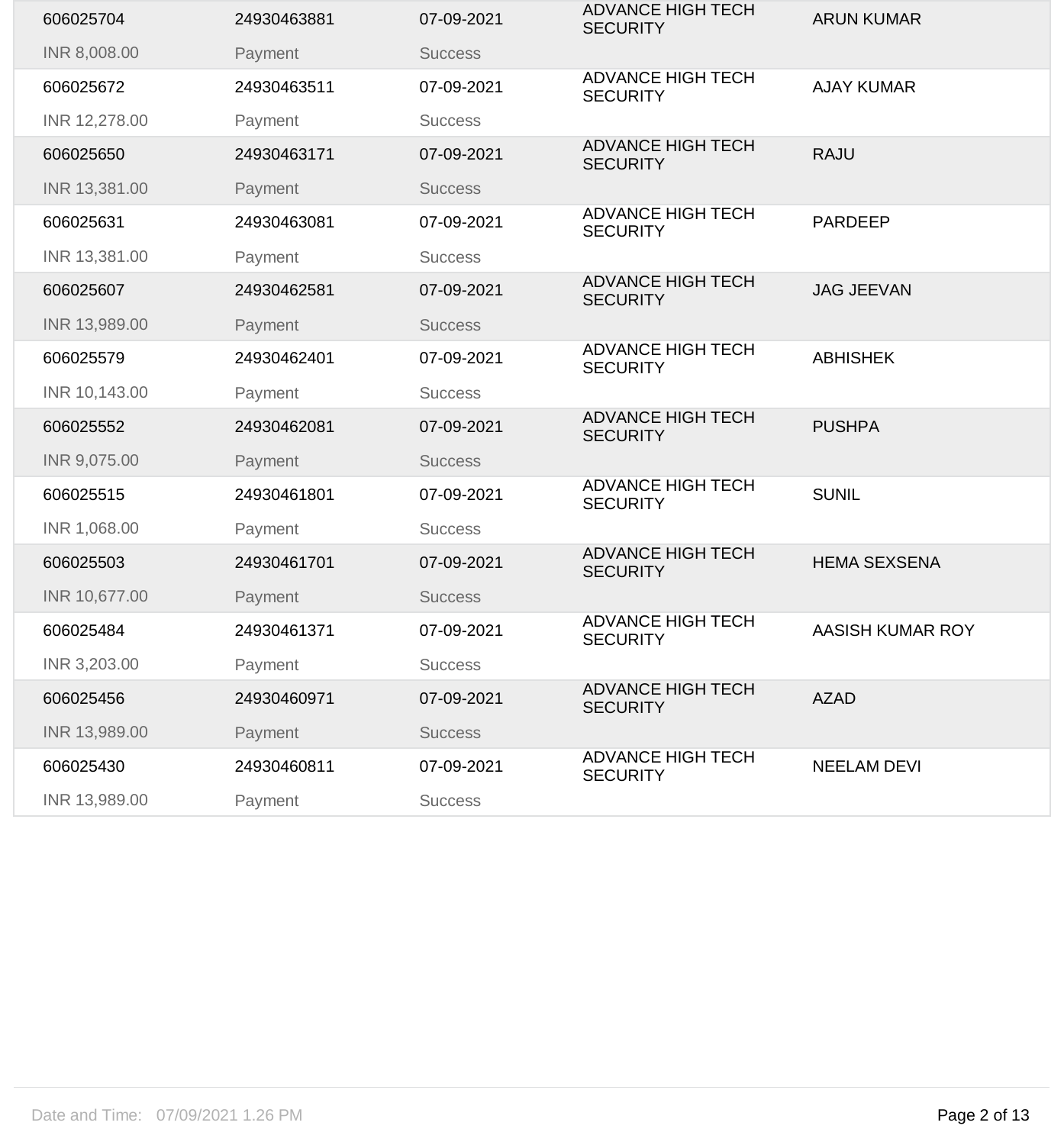| 606025406         | 24930460651 | 07-09-2021     | <b>ADVANCE HIGH TECH</b><br><b>SECURITY</b> | <b>PAWAN KUMAR</b>    |
|-------------------|-------------|----------------|---------------------------------------------|-----------------------|
| INR 3,203.00      | Payment     | <b>Success</b> |                                             |                       |
| 606025378         | 24930460561 | 07-09-2021     | <b>ADVANCE HIGH TECH</b><br><b>SECURITY</b> | <b>REKHA</b>          |
| INR 13,989.00     | Payment     | <b>Success</b> |                                             |                       |
| 606025360         | 24930460461 | 07-09-2021     | <b>ADVANCE HIGH TECH</b><br><b>SECURITY</b> | <b>MANOJ KUMAR</b>    |
| INR 2,669.00      | Payment     | <b>Success</b> |                                             |                       |
| 606025339         | 24930460141 | 07-09-2021     | <b>ADVANCE HIGH TECH</b><br><b>SECURITY</b> | ANNU VISHWAKARMA      |
| INR 3,737.00      | Payment     | <b>Success</b> |                                             |                       |
| 606025311         | 24930459961 | 07-09-2021     | <b>ADVANCE HIGH TECH</b><br><b>SECURITY</b> | <b>REETA KUSHWAHA</b> |
| INR 3,203.00      | Payment     | <b>Success</b> |                                             |                       |
| 606025284         | 24930459671 | 07-09-2021     | <b>ADVANCE HIGH TECH</b><br><b>SECURITY</b> | <b>SARVESH KUMAR</b>  |
| INR 14,596.00     | Payment     | <b>Success</b> |                                             |                       |
| 606025242         | 24930459341 | 07-09-2021     | <b>ADVANCE HIGH TECH</b><br><b>SECURITY</b> | <b>SUNIL KUMAR</b>    |
| INR 13,381.00     | Payment     | <b>Success</b> |                                             |                       |
| 606025263         | 24930459181 | 07-09-2021     | <b>ADVANCE HIGH TECH</b><br><b>SECURITY</b> | <b>RAM AVADH</b>      |
| INR 14,596.00     | Payment     | <b>Success</b> |                                             |                       |
| 606025212         | 24930458951 | 07-09-2021     | <b>ADVANCE HIGH TECH</b><br><b>SECURITY</b> | <b>SANJEEV KUMAR</b>  |
| <b>INR 534.00</b> | Payment     | <b>Success</b> |                                             |                       |
| 606025195         | 24930458901 | 07-09-2021     | <b>ADVANCE HIGH TECH</b><br><b>SECURITY</b> | <b>PARDEEP</b>        |
| INR 2,669.00      | Payment     | <b>Success</b> |                                             |                       |
| 606025190         | 24930458711 | 07-09-2021     | <b>ADVANCE HIGH TECH</b><br><b>SECURITY</b> | <b>HARISH</b>         |
| INR 13,381.00     | Payment     | <b>Success</b> |                                             |                       |
| 606025168         | 24930458561 | 07-09-2021     | <b>ADVANCE HIGH TECH</b><br><b>SECURITY</b> | <b>BUNTY KUMAR</b>    |
| INR 13,989.00     | Payment     | <b>Success</b> |                                             |                       |
| 606025165         | 24930458541 | 07-09-2021     | <b>ADVANCE HIGH TECH</b><br><b>SECURITY</b> | <b>AVINASH KUMAR</b>  |
| INR 13,381.00     | Payment     | <b>Success</b> |                                             |                       |
| 606025155         | 24930458461 | 07-09-2021     | <b>ADVANCE HIGH TECH</b><br><b>SECURITY</b> | <b>RANDHIR</b>        |
| INR 4,271.00      | Payment     | <b>Success</b> |                                             |                       |
| 606025140         | 24930458171 | 07-09-2021     | <b>ADVANCE HIGH TECH</b><br><b>SECURITY</b> | <b>VIPIN KUMAR</b>    |
| INR 8,008.00      | Payment     | <b>Success</b> |                                             |                       |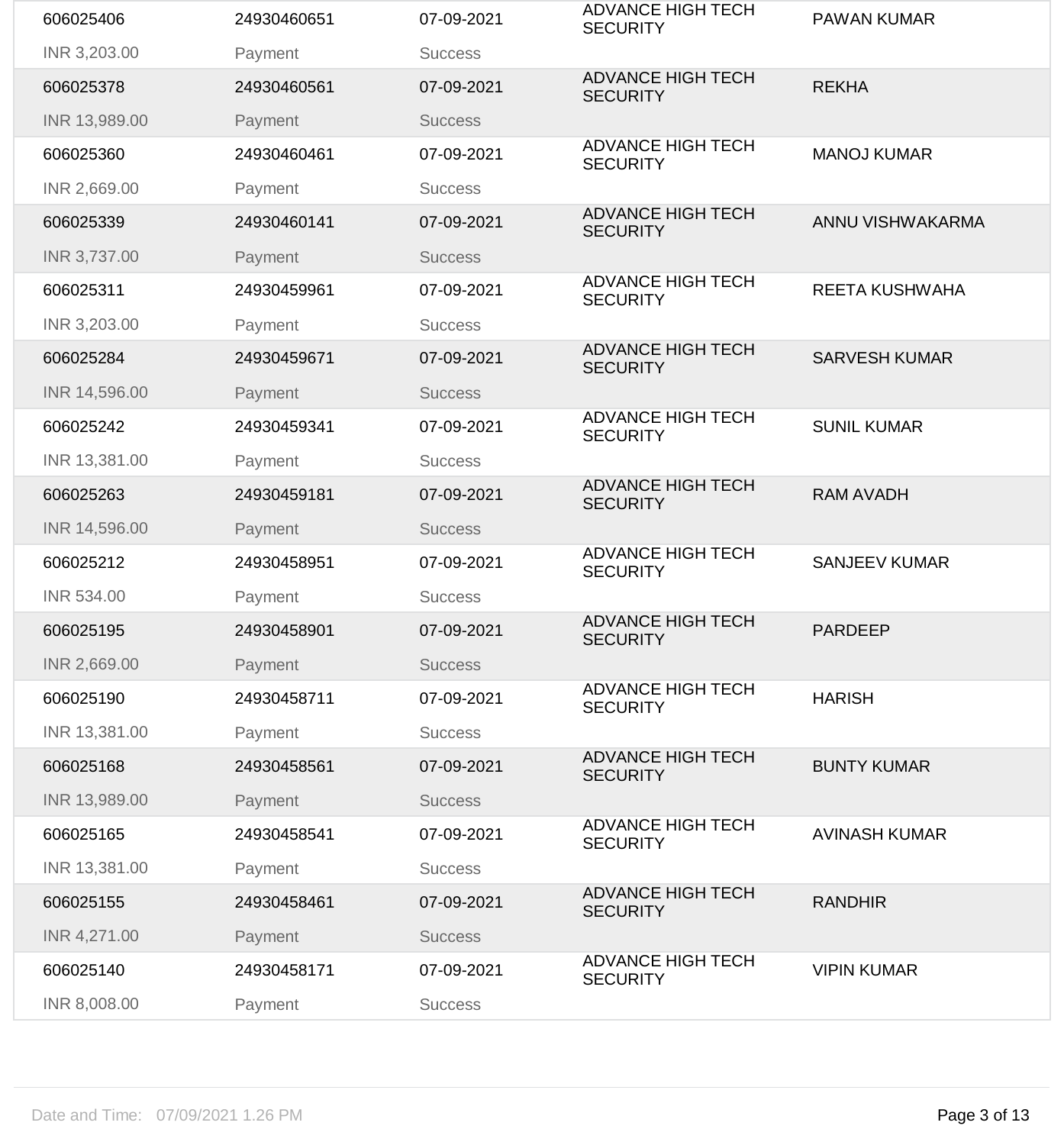| INR 5,872.00<br>Payment<br><b>Success</b><br><b>ADVANCE HIGH TECH</b><br><b>ONKAR SINGH</b><br>606025094<br>24930457881<br>07-09-2021<br><b>SECURITY</b><br>INR 13,989.00<br>Payment<br><b>Success</b><br><b>ADVANCE HIGH TECH</b><br><b>RAM MOHAN</b><br>606025117<br>24930457791<br>07-09-2021<br><b>SECURITY</b><br>INR 8,541.00<br><b>Success</b><br>Payment<br><b>ADVANCE HIGH TECH</b><br>07-09-2021<br><b>AAKASH</b><br>606025103<br>24930457771<br><b>SECURITY</b><br>INR 5,872.00<br>Payment<br><b>Success</b><br><b>ADVANCE HIGH TECH</b><br><b>RABBANI</b><br>606025074<br>24930457661<br>07-09-2021<br><b>SECURITY</b><br>INR 11,211.00<br>Payment<br><b>Success</b><br><b>ADVANCE HIGH TECH</b><br>606025078<br>24930457591<br>07-09-2021<br><b>KISHAN KUMAR</b><br><b>SECURITY</b><br>INR 6,940.00<br><b>Success</b><br>Payment<br><b>ADVANCE HIGH TECH</b><br>07-09-2021<br><b>BABITA SINGH</b><br>606025060<br>24930457471<br><b>SECURITY</b><br>INR 10,143.00<br>Payment<br><b>Success</b><br><b>ADVANCE HIGH TECH</b><br><b>KAMNI DEVI</b><br>606025035<br>24930457321<br>07-09-2021<br><b>SECURITY</b><br>INR 1,068.00<br>Payment<br><b>Success</b><br><b>ADVANCE HIGH TECH</b><br><b>PAVNESH KUMAR</b><br>24930457261<br>606025027<br>07-09-2021<br><b>SECURITY</b><br>INR 13,989.00<br>Payment<br><b>Success</b><br><b>ADVANCE HIGH TECH</b><br>07-09-2021<br><b>SUNIL KUMAR</b><br>606025046<br>24930457141<br><b>SECURITY</b><br>INR 11,744.00<br>Payment<br><b>Success</b><br><b>ADVANCE HIGH TECH</b><br>606025017<br>24930456971<br>07-09-2021<br><b>BANTI KUMARI</b><br><b>SECURITY</b><br>INR 8,541.00<br>Payment<br><b>Success</b><br><b>ADVANCE HIGH TECH</b><br>07-09-2021<br><b>INDDRAJIT KUMAR</b><br>606024979<br>24930456731<br><b>SECURITY</b><br>INR 9,075.00<br>Payment<br><b>Success</b><br><b>ADVANCE HIGH TECH</b><br><b>SUNEEL</b><br>606024969<br>24930456651<br>07-09-2021<br><b>SECURITY</b><br>INR 13,381.00<br>Payment<br><b>Success</b><br><b>ADVANCE HIGH TECH</b><br><b>SHARWAN KUMAR</b><br>606025002<br>24930456611<br>07-09-2021<br><b>RAM</b><br><b>SECURITY</b><br>INR 13,381.00<br>Payment<br><b>Success</b><br><b>ADVANCE HIGH TECH</b><br><b>PANKAJ KUMAR</b><br>606024955<br>24930456341<br>07-09-2021<br><b>SECURITY</b><br>INR 13,381.00<br>Payment<br><b>Success</b> | 606025127 | 24930458091 | 07-09-2021 | <b>ADVANCE HIGH TECH</b><br><b>SECURITY</b> | <b>LAXMI</b> |
|------------------------------------------------------------------------------------------------------------------------------------------------------------------------------------------------------------------------------------------------------------------------------------------------------------------------------------------------------------------------------------------------------------------------------------------------------------------------------------------------------------------------------------------------------------------------------------------------------------------------------------------------------------------------------------------------------------------------------------------------------------------------------------------------------------------------------------------------------------------------------------------------------------------------------------------------------------------------------------------------------------------------------------------------------------------------------------------------------------------------------------------------------------------------------------------------------------------------------------------------------------------------------------------------------------------------------------------------------------------------------------------------------------------------------------------------------------------------------------------------------------------------------------------------------------------------------------------------------------------------------------------------------------------------------------------------------------------------------------------------------------------------------------------------------------------------------------------------------------------------------------------------------------------------------------------------------------------------------------------------------------------------------------------------------------------------------------------------------------------------------------------------------------------------------------------------------------------------------------------------------------------------------------------------------------------------------------|-----------|-------------|------------|---------------------------------------------|--------------|
|                                                                                                                                                                                                                                                                                                                                                                                                                                                                                                                                                                                                                                                                                                                                                                                                                                                                                                                                                                                                                                                                                                                                                                                                                                                                                                                                                                                                                                                                                                                                                                                                                                                                                                                                                                                                                                                                                                                                                                                                                                                                                                                                                                                                                                                                                                                                    |           |             |            |                                             |              |
|                                                                                                                                                                                                                                                                                                                                                                                                                                                                                                                                                                                                                                                                                                                                                                                                                                                                                                                                                                                                                                                                                                                                                                                                                                                                                                                                                                                                                                                                                                                                                                                                                                                                                                                                                                                                                                                                                                                                                                                                                                                                                                                                                                                                                                                                                                                                    |           |             |            |                                             |              |
|                                                                                                                                                                                                                                                                                                                                                                                                                                                                                                                                                                                                                                                                                                                                                                                                                                                                                                                                                                                                                                                                                                                                                                                                                                                                                                                                                                                                                                                                                                                                                                                                                                                                                                                                                                                                                                                                                                                                                                                                                                                                                                                                                                                                                                                                                                                                    |           |             |            |                                             |              |
|                                                                                                                                                                                                                                                                                                                                                                                                                                                                                                                                                                                                                                                                                                                                                                                                                                                                                                                                                                                                                                                                                                                                                                                                                                                                                                                                                                                                                                                                                                                                                                                                                                                                                                                                                                                                                                                                                                                                                                                                                                                                                                                                                                                                                                                                                                                                    |           |             |            |                                             |              |
|                                                                                                                                                                                                                                                                                                                                                                                                                                                                                                                                                                                                                                                                                                                                                                                                                                                                                                                                                                                                                                                                                                                                                                                                                                                                                                                                                                                                                                                                                                                                                                                                                                                                                                                                                                                                                                                                                                                                                                                                                                                                                                                                                                                                                                                                                                                                    |           |             |            |                                             |              |
|                                                                                                                                                                                                                                                                                                                                                                                                                                                                                                                                                                                                                                                                                                                                                                                                                                                                                                                                                                                                                                                                                                                                                                                                                                                                                                                                                                                                                                                                                                                                                                                                                                                                                                                                                                                                                                                                                                                                                                                                                                                                                                                                                                                                                                                                                                                                    |           |             |            |                                             |              |
|                                                                                                                                                                                                                                                                                                                                                                                                                                                                                                                                                                                                                                                                                                                                                                                                                                                                                                                                                                                                                                                                                                                                                                                                                                                                                                                                                                                                                                                                                                                                                                                                                                                                                                                                                                                                                                                                                                                                                                                                                                                                                                                                                                                                                                                                                                                                    |           |             |            |                                             |              |
|                                                                                                                                                                                                                                                                                                                                                                                                                                                                                                                                                                                                                                                                                                                                                                                                                                                                                                                                                                                                                                                                                                                                                                                                                                                                                                                                                                                                                                                                                                                                                                                                                                                                                                                                                                                                                                                                                                                                                                                                                                                                                                                                                                                                                                                                                                                                    |           |             |            |                                             |              |
|                                                                                                                                                                                                                                                                                                                                                                                                                                                                                                                                                                                                                                                                                                                                                                                                                                                                                                                                                                                                                                                                                                                                                                                                                                                                                                                                                                                                                                                                                                                                                                                                                                                                                                                                                                                                                                                                                                                                                                                                                                                                                                                                                                                                                                                                                                                                    |           |             |            |                                             |              |
|                                                                                                                                                                                                                                                                                                                                                                                                                                                                                                                                                                                                                                                                                                                                                                                                                                                                                                                                                                                                                                                                                                                                                                                                                                                                                                                                                                                                                                                                                                                                                                                                                                                                                                                                                                                                                                                                                                                                                                                                                                                                                                                                                                                                                                                                                                                                    |           |             |            |                                             |              |
|                                                                                                                                                                                                                                                                                                                                                                                                                                                                                                                                                                                                                                                                                                                                                                                                                                                                                                                                                                                                                                                                                                                                                                                                                                                                                                                                                                                                                                                                                                                                                                                                                                                                                                                                                                                                                                                                                                                                                                                                                                                                                                                                                                                                                                                                                                                                    |           |             |            |                                             |              |
|                                                                                                                                                                                                                                                                                                                                                                                                                                                                                                                                                                                                                                                                                                                                                                                                                                                                                                                                                                                                                                                                                                                                                                                                                                                                                                                                                                                                                                                                                                                                                                                                                                                                                                                                                                                                                                                                                                                                                                                                                                                                                                                                                                                                                                                                                                                                    |           |             |            |                                             |              |
|                                                                                                                                                                                                                                                                                                                                                                                                                                                                                                                                                                                                                                                                                                                                                                                                                                                                                                                                                                                                                                                                                                                                                                                                                                                                                                                                                                                                                                                                                                                                                                                                                                                                                                                                                                                                                                                                                                                                                                                                                                                                                                                                                                                                                                                                                                                                    |           |             |            |                                             |              |
|                                                                                                                                                                                                                                                                                                                                                                                                                                                                                                                                                                                                                                                                                                                                                                                                                                                                                                                                                                                                                                                                                                                                                                                                                                                                                                                                                                                                                                                                                                                                                                                                                                                                                                                                                                                                                                                                                                                                                                                                                                                                                                                                                                                                                                                                                                                                    |           |             |            |                                             |              |
|                                                                                                                                                                                                                                                                                                                                                                                                                                                                                                                                                                                                                                                                                                                                                                                                                                                                                                                                                                                                                                                                                                                                                                                                                                                                                                                                                                                                                                                                                                                                                                                                                                                                                                                                                                                                                                                                                                                                                                                                                                                                                                                                                                                                                                                                                                                                    |           |             |            |                                             |              |
|                                                                                                                                                                                                                                                                                                                                                                                                                                                                                                                                                                                                                                                                                                                                                                                                                                                                                                                                                                                                                                                                                                                                                                                                                                                                                                                                                                                                                                                                                                                                                                                                                                                                                                                                                                                                                                                                                                                                                                                                                                                                                                                                                                                                                                                                                                                                    |           |             |            |                                             |              |
|                                                                                                                                                                                                                                                                                                                                                                                                                                                                                                                                                                                                                                                                                                                                                                                                                                                                                                                                                                                                                                                                                                                                                                                                                                                                                                                                                                                                                                                                                                                                                                                                                                                                                                                                                                                                                                                                                                                                                                                                                                                                                                                                                                                                                                                                                                                                    |           |             |            |                                             |              |
|                                                                                                                                                                                                                                                                                                                                                                                                                                                                                                                                                                                                                                                                                                                                                                                                                                                                                                                                                                                                                                                                                                                                                                                                                                                                                                                                                                                                                                                                                                                                                                                                                                                                                                                                                                                                                                                                                                                                                                                                                                                                                                                                                                                                                                                                                                                                    |           |             |            |                                             |              |
|                                                                                                                                                                                                                                                                                                                                                                                                                                                                                                                                                                                                                                                                                                                                                                                                                                                                                                                                                                                                                                                                                                                                                                                                                                                                                                                                                                                                                                                                                                                                                                                                                                                                                                                                                                                                                                                                                                                                                                                                                                                                                                                                                                                                                                                                                                                                    |           |             |            |                                             |              |
|                                                                                                                                                                                                                                                                                                                                                                                                                                                                                                                                                                                                                                                                                                                                                                                                                                                                                                                                                                                                                                                                                                                                                                                                                                                                                                                                                                                                                                                                                                                                                                                                                                                                                                                                                                                                                                                                                                                                                                                                                                                                                                                                                                                                                                                                                                                                    |           |             |            |                                             |              |
|                                                                                                                                                                                                                                                                                                                                                                                                                                                                                                                                                                                                                                                                                                                                                                                                                                                                                                                                                                                                                                                                                                                                                                                                                                                                                                                                                                                                                                                                                                                                                                                                                                                                                                                                                                                                                                                                                                                                                                                                                                                                                                                                                                                                                                                                                                                                    |           |             |            |                                             |              |
|                                                                                                                                                                                                                                                                                                                                                                                                                                                                                                                                                                                                                                                                                                                                                                                                                                                                                                                                                                                                                                                                                                                                                                                                                                                                                                                                                                                                                                                                                                                                                                                                                                                                                                                                                                                                                                                                                                                                                                                                                                                                                                                                                                                                                                                                                                                                    |           |             |            |                                             |              |
|                                                                                                                                                                                                                                                                                                                                                                                                                                                                                                                                                                                                                                                                                                                                                                                                                                                                                                                                                                                                                                                                                                                                                                                                                                                                                                                                                                                                                                                                                                                                                                                                                                                                                                                                                                                                                                                                                                                                                                                                                                                                                                                                                                                                                                                                                                                                    |           |             |            |                                             |              |
|                                                                                                                                                                                                                                                                                                                                                                                                                                                                                                                                                                                                                                                                                                                                                                                                                                                                                                                                                                                                                                                                                                                                                                                                                                                                                                                                                                                                                                                                                                                                                                                                                                                                                                                                                                                                                                                                                                                                                                                                                                                                                                                                                                                                                                                                                                                                    |           |             |            |                                             |              |
|                                                                                                                                                                                                                                                                                                                                                                                                                                                                                                                                                                                                                                                                                                                                                                                                                                                                                                                                                                                                                                                                                                                                                                                                                                                                                                                                                                                                                                                                                                                                                                                                                                                                                                                                                                                                                                                                                                                                                                                                                                                                                                                                                                                                                                                                                                                                    |           |             |            |                                             |              |
|                                                                                                                                                                                                                                                                                                                                                                                                                                                                                                                                                                                                                                                                                                                                                                                                                                                                                                                                                                                                                                                                                                                                                                                                                                                                                                                                                                                                                                                                                                                                                                                                                                                                                                                                                                                                                                                                                                                                                                                                                                                                                                                                                                                                                                                                                                                                    |           |             |            |                                             |              |
|                                                                                                                                                                                                                                                                                                                                                                                                                                                                                                                                                                                                                                                                                                                                                                                                                                                                                                                                                                                                                                                                                                                                                                                                                                                                                                                                                                                                                                                                                                                                                                                                                                                                                                                                                                                                                                                                                                                                                                                                                                                                                                                                                                                                                                                                                                                                    |           |             |            |                                             |              |
|                                                                                                                                                                                                                                                                                                                                                                                                                                                                                                                                                                                                                                                                                                                                                                                                                                                                                                                                                                                                                                                                                                                                                                                                                                                                                                                                                                                                                                                                                                                                                                                                                                                                                                                                                                                                                                                                                                                                                                                                                                                                                                                                                                                                                                                                                                                                    |           |             |            |                                             |              |
|                                                                                                                                                                                                                                                                                                                                                                                                                                                                                                                                                                                                                                                                                                                                                                                                                                                                                                                                                                                                                                                                                                                                                                                                                                                                                                                                                                                                                                                                                                                                                                                                                                                                                                                                                                                                                                                                                                                                                                                                                                                                                                                                                                                                                                                                                                                                    |           |             |            |                                             |              |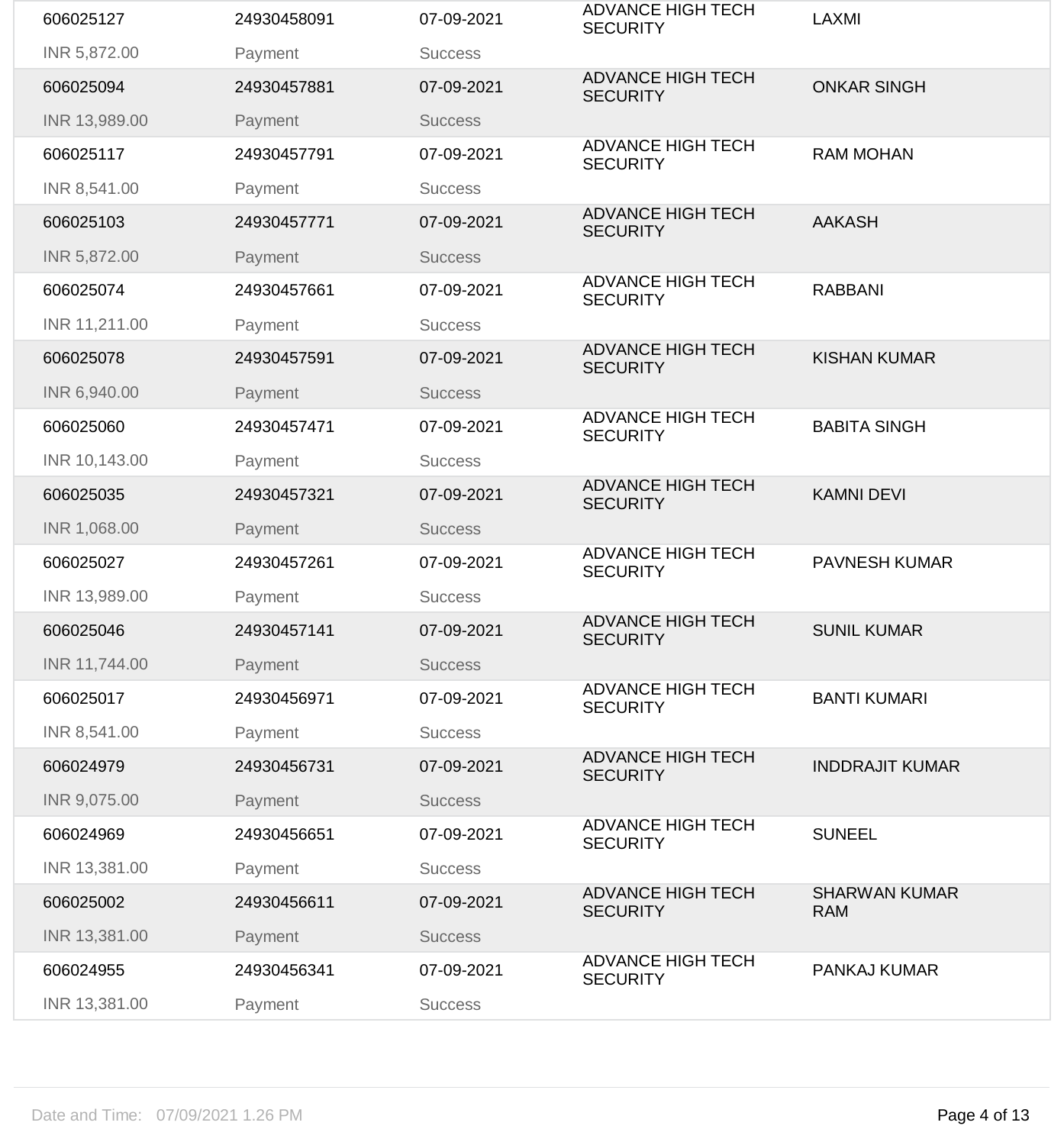| 606024941     | 24930456251 | 07-09-2021     | <b>ADVANCE HIGH TECH</b><br><b>SECURITY</b> | <b>MANOJ KUMAR</b><br><b>PRAJAPATI</b> |
|---------------|-------------|----------------|---------------------------------------------|----------------------------------------|
| INR 13,989.00 | Payment     | <b>Success</b> |                                             |                                        |
| 606024924     | 24930456151 | 07-09-2021     | <b>ADVANCE HIGH TECH</b><br><b>SECURITY</b> | <b>VIKRAM SINGH</b>                    |
| INR 13,381.00 | Payment     | <b>Success</b> |                                             |                                        |
| 606024916     | 24930456081 | 07-09-2021     | <b>ADVANCE HIGH TECH</b><br><b>SECURITY</b> | <b>KANCHAN</b>                         |
| INR 13,381.00 | Payment     | <b>Success</b> |                                             |                                        |
| 606024906     | 24930456021 | 07-09-2021     | <b>ADVANCE HIGH TECH</b><br><b>SECURITY</b> | <b>AJEET</b>                           |
| INR 12,278.00 | Payment     | <b>Success</b> |                                             |                                        |
| 606024880     | 24930455671 | 07-09-2021     | <b>ADVANCE HIGH TECH</b><br><b>SECURITY</b> | <b>SURYAKANT SAINI</b>                 |
| INR 13,989.00 | Payment     | <b>Success</b> |                                             |                                        |
| 606024864     | 24930455451 | 07-09-2021     | <b>ADVANCE HIGH TECH</b><br><b>SECURITY</b> | <b>SAVITRI</b>                         |
| INR 7,474.00  | Payment     | <b>Success</b> |                                             |                                        |
| 606024857     | 24930455371 | 07-09-2021     | <b>ADVANCE HIGH TECH</b><br><b>SECURITY</b> | <b>SHUBHAM BERA</b>                    |
| INR 12,278.00 | Payment     | <b>Success</b> |                                             |                                        |
| 606024845     | 24930455321 | 07-09-2021     | <b>ADVANCE HIGH TECH</b><br><b>SECURITY</b> | <b>SHIVENDER KUMAR</b>                 |
| INR 13,989.00 | Payment     | <b>Success</b> |                                             |                                        |
| 606024836     | 24930455271 | 07-09-2021     | <b>ADVANCE HIGH TECH</b><br><b>SECURITY</b> | PREMNARAYAN                            |
| INR 14,596.00 | Payment     | <b>Success</b> |                                             |                                        |
| 606024826     | 24930454901 | 07-09-2021     | <b>ADVANCE HIGH TECH</b><br><b>SECURITY</b> | <b>KRANTI</b>                          |
| INR 10,677.00 | Payment     | <b>Success</b> |                                             |                                        |
| 606024823     | 24930454891 | 07-09-2021     | <b>ADVANCE HIGH TECH</b><br><b>SECURITY</b> | <b>SONIA</b>                           |
| INR 12,812.00 | Payment     | <b>Success</b> |                                             |                                        |
| 606024786     | 24930454601 | 07-09-2021     | <b>ADVANCE HIGH TECH</b><br><b>SECURITY</b> | <b>RAM KUMAR</b>                       |
| INR 8,541.00  | Payment     | <b>Success</b> |                                             |                                        |
| 606024767     | 24930454361 | 07-09-2021     | <b>ADVANCE HIGH TECH</b><br><b>SECURITY</b> | <b>SANJAY KUMAR</b>                    |
| INR 13,989.00 | Payment     | <b>Success</b> |                                             |                                        |
|               |             |                | <b>ADVANCE HIGH TECH</b>                    |                                        |
| 606024739     | 24930454231 | 07-09-2021     | <b>SECURITY</b>                             | <b>MANOJ KUMAR</b>                     |
| INR 6,940.00  | Payment     | <b>Success</b> |                                             |                                        |
| 606024737     | 24930454191 | 07-09-2021     | <b>ADVANCE HIGH TECH</b><br><b>SECURITY</b> | <b>SUBHASH</b>                         |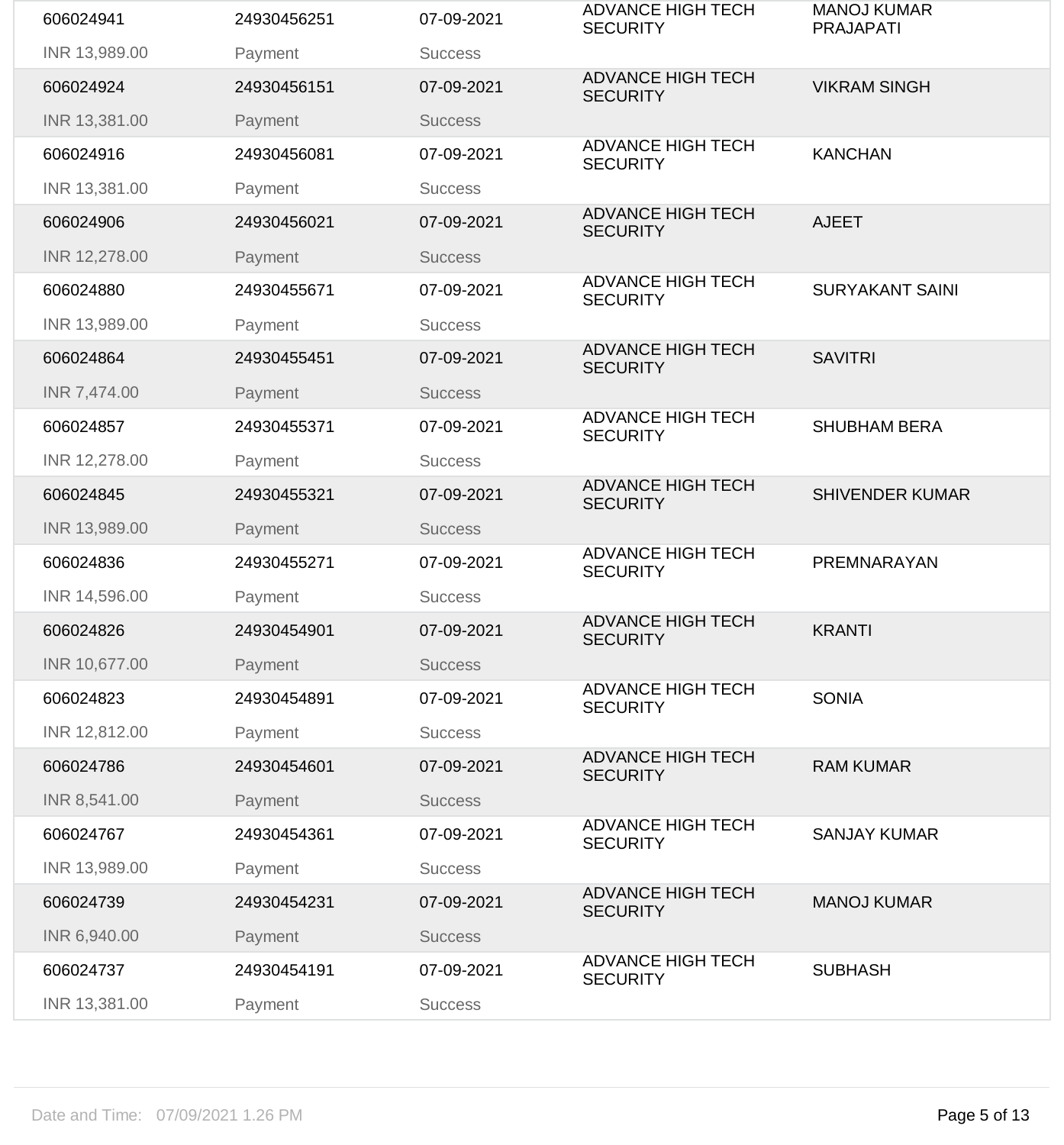| 606024702     | 24930453851 | 07-09-2021     | <b>ADVANCE HIGH TECH</b><br><b>SECURITY</b> | <b>MOHIT KUMAR GUPTA</b>            |
|---------------|-------------|----------------|---------------------------------------------|-------------------------------------|
| INR 13,989.00 | Payment     | <b>Success</b> |                                             |                                     |
| 606024679     | 24930453721 | 07-09-2021     | <b>ADVANCE HIGH TECH</b><br><b>SECURITY</b> | <b>MUKESH KUMAR</b><br><b>GUPTA</b> |
| INR 12,278.00 | Payment     | <b>Success</b> |                                             |                                     |
| 606024662     | 24930453441 | 07-09-2021     | <b>ADVANCE HIGH TECH</b><br><b>SECURITY</b> | <b>MANJU DEVI</b>                   |
| INR 12,278.00 | Payment     | <b>Success</b> |                                             |                                     |
| 606024641     | 24930453161 | 07-09-2021     | <b>ADVANCE HIGH TECH</b><br><b>SECURITY</b> | <b>SARVENDRA KUMAR</b>              |
| INR 13,381.00 | Payment     | <b>Success</b> |                                             |                                     |
| 606024620     | 24930453071 | 07-09-2021     | <b>ADVANCE HIGH TECH</b><br><b>SECURITY</b> | <b>MOHIT SHARMA</b>                 |
| INR 12,278.00 | Payment     | <b>Success</b> |                                             |                                     |
| 606024605     | 24930453041 | 07-09-2021     | <b>ADVANCE HIGH TECH</b><br><b>SECURITY</b> | <b>SURAJ</b>                        |
| INR 13,079.00 | Payment     | <b>Success</b> |                                             |                                     |
| 606024600     | 24930452891 | 07-09-2021     | <b>ADVANCE HIGH TECH</b><br><b>SECURITY</b> | <b>KESHAV KUMAR JHA</b>             |
| INR 13,989.00 | Payment     | <b>Success</b> |                                             |                                     |
| 606024567     | 24930452691 | 07-09-2021     | <b>ADVANCE HIGH TECH</b><br><b>SECURITY</b> | <b>SUSHILA</b>                      |
| INR 13,381.00 | Payment     | <b>Success</b> |                                             |                                     |
| 606024548     | 24930452341 | 07-09-2021     | <b>ADVANCE HIGH TECH</b><br><b>SECURITY</b> | <b>ANIL KUMAR</b>                   |
| INR 13,381.00 | Payment     | <b>Success</b> |                                             |                                     |
| 606024523     | 24930452241 | 07-09-2021     | <b>ADVANCE HIGH TECH</b><br><b>SECURITY</b> | <b>SHIV NARAYAN</b>                 |
| INR 14,596.00 | Payment     | <b>Success</b> |                                             |                                     |
| 606024492     | 24930452041 | 07-09-2021     | <b>ADVANCE HIGH TECH</b><br><b>SECURITY</b> | <b>KHUSHBOO</b>                     |
| INR 4,271.00  | Payment     | <b>Success</b> |                                             |                                     |
| 606024469     | 24930451701 | 07-09-2021     | <b>ADVANCE HIGH TECH</b><br><b>SECURITY</b> | <b>ASHA</b>                         |
| INR 10,677.00 | Payment     | <b>Success</b> |                                             |                                     |
| 606024445     | 24930451361 | 07-09-2021     | <b>ADVANCE HIGH TECH</b><br><b>SECURITY</b> | <b>ANUJ SHARMA</b>                  |
| INR 12,278.00 | Payment     | <b>Success</b> |                                             |                                     |
| 606024423     | 24930451221 | 07-09-2021     | <b>ADVANCE HIGH TECH</b><br><b>SECURITY</b> | <b>NAMRTA SINGH</b>                 |
| INR 12,812.00 | Payment     | <b>Success</b> |                                             |                                     |
| 606024391     | 24930451061 | 07-09-2021     | <b>ADVANCE HIGH TECH</b><br><b>SECURITY</b> | <b>MOHAMMAD RIZWAN</b>              |
| INR 12,278.00 | Payment     | <b>Success</b> |                                             |                                     |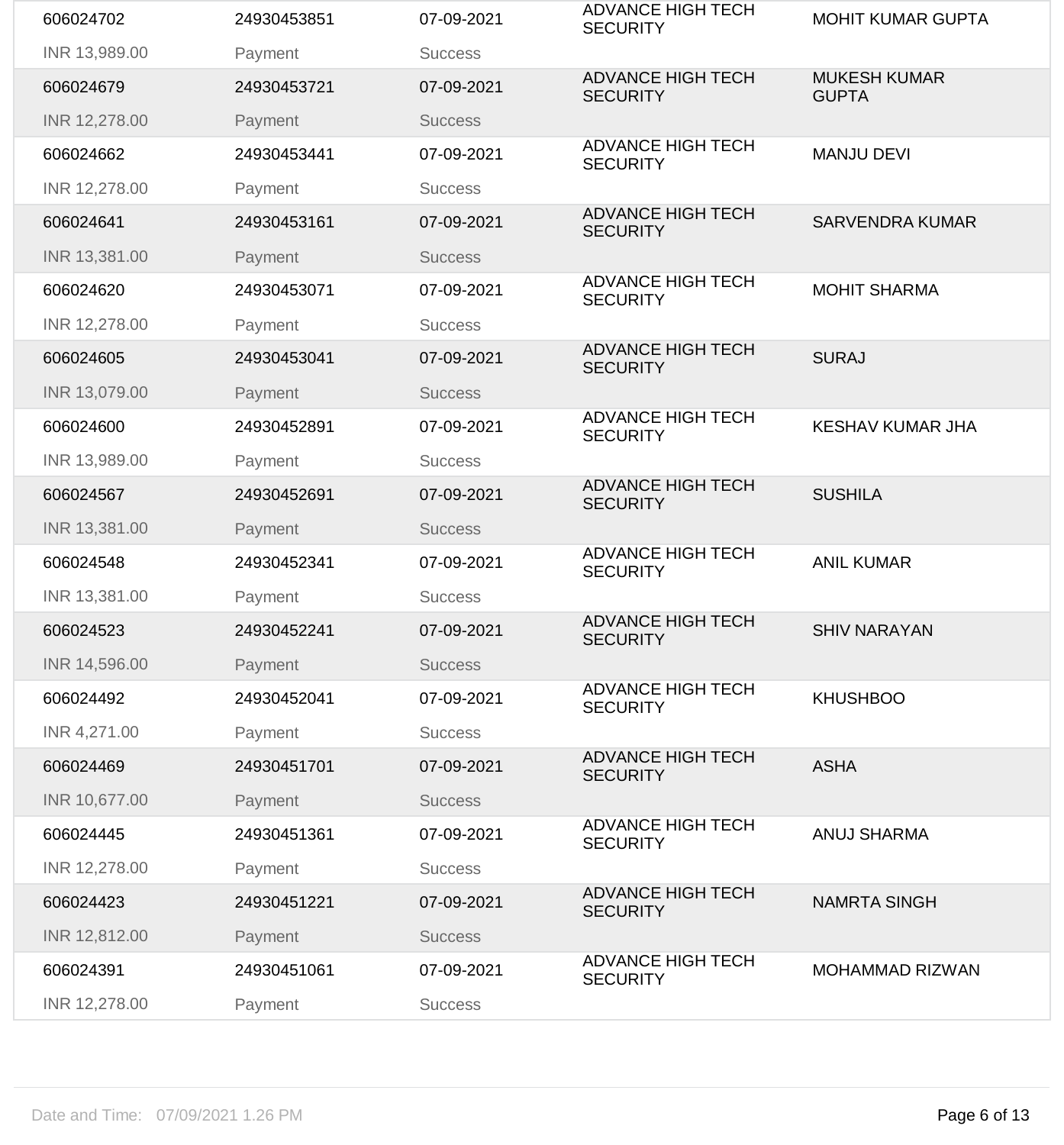| 606024403     | 24930450901 | 07-09-2021     | <b>ADVANCE HIGH TECH</b><br><b>SECURITY</b> | <b>BHANU PRATAP</b><br><b>SINGH</b> |
|---------------|-------------|----------------|---------------------------------------------|-------------------------------------|
| INR 10,677.00 | Payment     | <b>Success</b> |                                             |                                     |
| 606024377     | 24930450771 | 07-09-2021     | <b>ADVANCE HIGH TECH</b><br><b>SECURITY</b> | <b>MAMTA</b>                        |
| INR 13,381.00 | Payment     | <b>Success</b> |                                             |                                     |
| 606024356     | 24930450631 | 07-09-2021     | <b>ADVANCE HIGH TECH</b><br><b>SECURITY</b> | <b>RAJ KUMAR</b>                    |
| INR 12,812.00 | Payment     | <b>Success</b> |                                             |                                     |
| 606024364     | 24930450381 | 07-09-2021     | <b>ADVANCE HIGH TECH</b><br><b>SECURITY</b> | <b>AMIT KUMAR</b>                   |
| INR 13,989.00 | Payment     | <b>Success</b> |                                             |                                     |
| 606024345     | 24930450301 | 07-09-2021     | <b>ADVANCE HIGH TECH</b><br><b>SECURITY</b> | <b>MR MUKESH KUMAR</b>              |
| INR 11,211.00 | Payment     | <b>Success</b> |                                             |                                     |
| 606024333     | 24930450281 | 07-09-2021     | <b>ADVANCE HIGH TECH</b><br><b>SECURITY</b> | <b>NEERAJ KUMAR</b>                 |
| INR 9,609.00  | Payment     | <b>Success</b> |                                             |                                     |
| 606024319     | 24930450201 | 07-09-2021     | <b>ADVANCE HIGH TECH</b><br><b>SECURITY</b> | <b>SHIVAM SINGH</b>                 |
| INR 13,989.00 | Payment     | <b>Success</b> |                                             |                                     |
| 606024307     | 24930450131 | 07-09-2021     | <b>ADVANCE HIGH TECH</b><br><b>SECURITY</b> | <b>RAHUL KUMAR</b>                  |
| INR 12,812.00 | Payment     | <b>Success</b> |                                             |                                     |
| 606024297     | 24930450071 | 07-09-2021     | <b>ADVANCE HIGH TECH</b><br><b>SECURITY</b> | <b>DEEPAK</b>                       |
| INR 10,143.00 | Payment     | <b>Success</b> |                                             |                                     |
| 606024286     | 24930449781 | 07-09-2021     | <b>ADVANCE HIGH TECH</b><br><b>SECURITY</b> | <b>MD RIZWAN ALAM</b>               |
| INR 12,812.00 | Payment     | <b>Success</b> |                                             |                                     |
| 606024267     | 24930449651 | 07-09-2021     | <b>ADVANCE HIGH TECH</b><br><b>SECURITY</b> | PRABHA DEVI                         |
| INR 10,143.00 | Payment     | <b>Success</b> |                                             |                                     |
| 606024230     | 24930449431 | 07-09-2021     | <b>ADVANCE HIGH TECH</b><br><b>SECURITY</b> | <b>KARTIK</b>                       |
| INR 13,989.00 | Payment     | <b>Success</b> |                                             |                                     |
| 606024216     | 24930449281 | 07-09-2021     | <b>ADVANCE HIGH TECH</b><br><b>SECURITY</b> | <b>ROHIT KUMAR</b>                  |
| INR 10,677.00 | Payment     | <b>Success</b> |                                             |                                     |
| 606024189     | 24930448971 | 07-09-2021     | <b>ADVANCE HIGH TECH</b><br><b>SECURITY</b> | <b>MUNNI DEVI</b>                   |
| INR 12,278.00 | Payment     | <b>Success</b> |                                             |                                     |
| 606024164     | 24930448701 | 07-09-2021     | <b>ADVANCE HIGH TECH</b><br><b>SECURITY</b> | <b>SARITA DEVI</b>                  |
| INR 11,744.00 | Payment     | <b>Success</b> |                                             |                                     |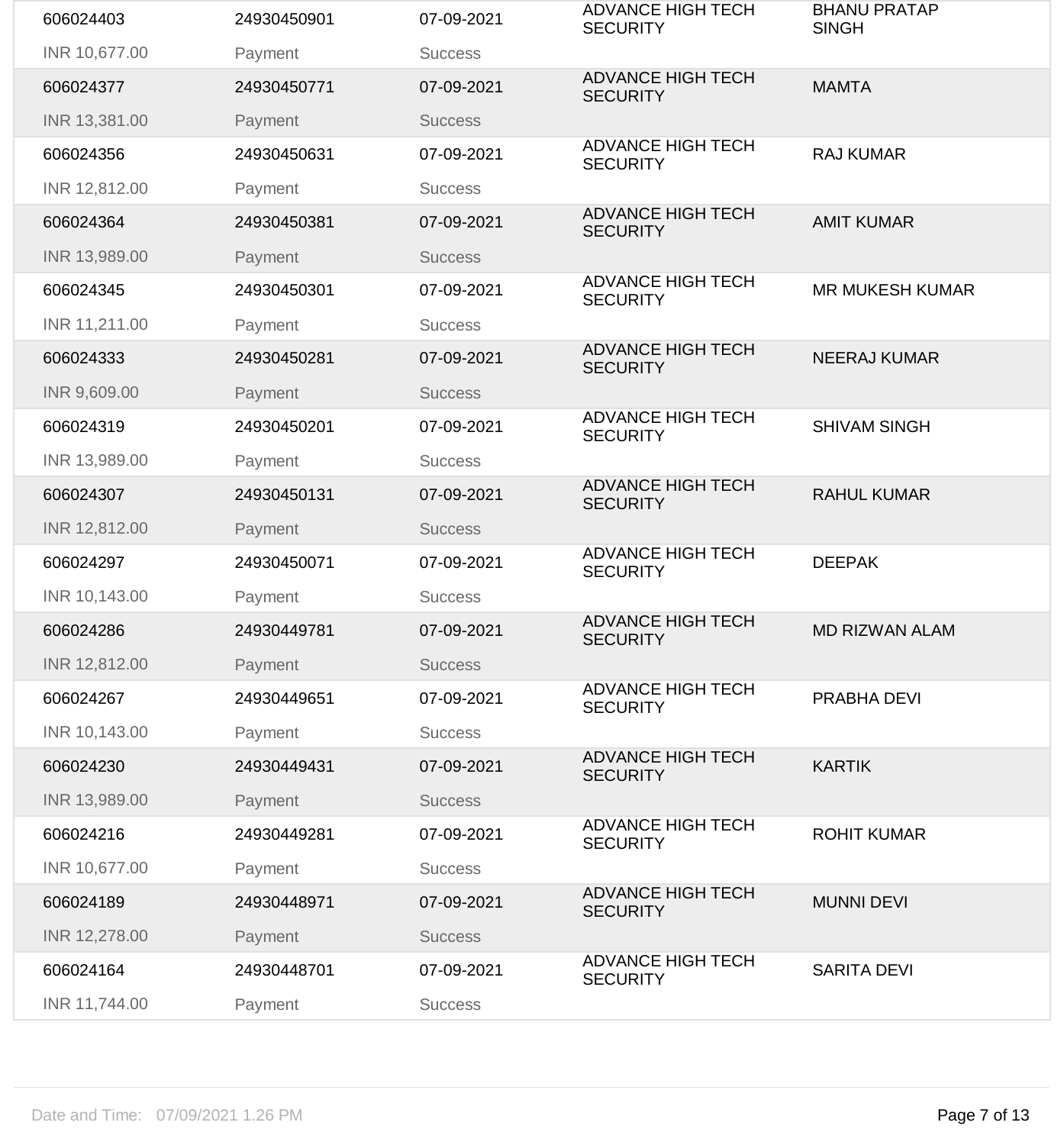| 606024139     | 24930448581 | 07-09-2021     | <b>ADVANCE HIGH TECH</b><br><b>SECURITY</b> | <b>RAGHUNANDAN</b><br><b>KUMAR</b>    |
|---------------|-------------|----------------|---------------------------------------------|---------------------------------------|
| INR 13,989.00 | Payment     | <b>Success</b> |                                             |                                       |
| 606024109     | 24930448201 | 07-09-2021     | <b>ADVANCE HIGH TECH</b><br><b>SECURITY</b> | <b>ANIL KUMAR PANDEY</b>              |
| INR 13,989.00 | Payment     | <b>Success</b> |                                             |                                       |
| 606024080     | 24930448041 | 07-09-2021     | <b>ADVANCE HIGH TECH</b><br><b>SECURITY</b> | <b>MANISH KUMAR</b>                   |
| INR 13,989.00 | Payment     | <b>Success</b> |                                             |                                       |
| 606024103     | 24930448011 | 07-09-2021     | <b>ADVANCE HIGH TECH</b><br><b>SECURITY</b> | <b>CHANDNI</b>                        |
| INR 11,744.00 | Payment     | <b>Success</b> |                                             |                                       |
| 606024026     | 24930447621 | 07-09-2021     | <b>ADVANCE HIGH TECH</b><br><b>SECURITY</b> | <b>BRAJENDRA KUMAR</b>                |
| INR 13,989.00 | Payment     | <b>Success</b> |                                             |                                       |
| 606024004     | 24930447341 | 07-09-2021     | <b>ADVANCE HIGH TECH</b><br><b>SECURITY</b> | <b>SHARVAN KUMAR</b><br><b>MANDAL</b> |
| INR 14,596.00 | Payment     | <b>Success</b> |                                             |                                       |
| 606023980     | 24930447241 | 07-09-2021     | <b>ADVANCE HIGH TECH</b><br><b>SECURITY</b> | <b>SURAJ KUMAR JHA</b>                |
| INR 12,278.00 | Payment     | <b>Success</b> |                                             |                                       |
| 606023877     | 24930446491 | 07-09-2021     | <b>ADVANCE HIGH TECH</b><br><b>SECURITY</b> | <b>RINKI</b>                          |
| INR 10,677.00 | Payment     | <b>Success</b> |                                             |                                       |
| 606023839     | 24930446171 | 07-09-2021     | <b>ADVANCE HIGH TECH</b><br><b>SECURITY</b> | <b>ANKUL SINGH</b>                    |
| INR 12,812.00 | Payment     | <b>Success</b> |                                             |                                       |
| 606023800     | 24930445811 | 07-09-2021     | <b>ADVANCE HIGH TECH</b><br><b>SECURITY</b> | <b>MITHLESH PASWAN</b>                |
| INR 13,381.00 | Payment     | <b>Success</b> |                                             |                                       |
| 606023719     | 24930445451 | 07-09-2021     | <b>ADVANCE HIGH TECH</b><br><b>SECURITY</b> | <b>SAWAN PASWAN</b>                   |
| INR 13,989.00 | Payment     | <b>Success</b> |                                             |                                       |
| 606023748     | 24930445361 | 07-09-2021     | <b>ADVANCE HIGH TECH</b><br><b>SECURITY</b> | <b>KAMLESH DEVI</b>                   |
| INR 13,381.00 | Payment     | <b>Success</b> |                                             |                                       |
| 606023682     | 24930445101 | 07-09-2021     | <b>ADVANCE HIGH TECH</b><br><b>SECURITY</b> | <b>VINOD KUMAR</b>                    |
| INR 11,211.00 | Payment     | <b>Success</b> |                                             |                                       |
| 606023632     | 24930444641 | 07-09-2021     | <b>ADVANCE HIGH TECH</b><br><b>SECURITY</b> | <b>RITIK KUMAR RANJAN</b>             |
| INR 13,989.00 | Payment     | <b>Success</b> |                                             |                                       |
| 605993699     | 24930138621 | 07-09-2021     | <b>ADVANCE HIGH TECH</b><br><b>SECURITY</b> | <b>MANMOHAN SINGH</b>                 |
| INR 13,989.00 | Payment     | <b>Success</b> |                                             |                                       |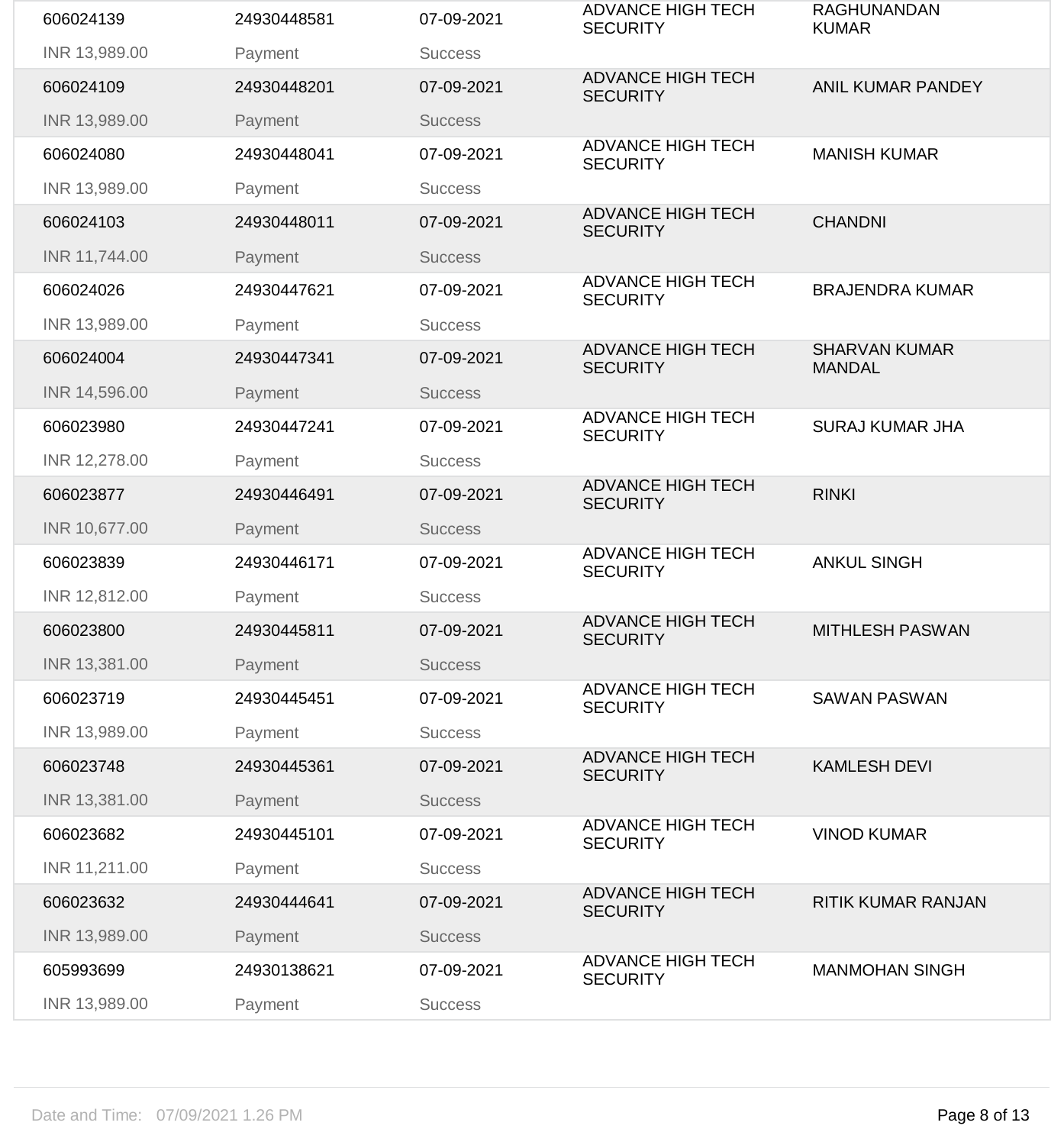| 605993661     | 24930138241 | 07-09-2021     | <b>ADVANCE HIGH TECH</b><br><b>SECURITY</b> | <b>KOMAL KUMARI</b>                  |
|---------------|-------------|----------------|---------------------------------------------|--------------------------------------|
| INR 13,381.00 | Payment     | <b>Success</b> |                                             |                                      |
| 605993675     | 24930138121 | 07-09-2021     | <b>ADVANCE HIGH TECH</b><br><b>SECURITY</b> | <b>ANITA</b>                         |
| INR 13,989.00 | Payment     | <b>Success</b> |                                             |                                      |
| 605993641     | 24930137981 | 07-09-2021     | <b>ADVANCE HIGH TECH</b><br><b>SECURITY</b> | <b>SANJU</b>                         |
| INR 12,278.00 | Payment     | <b>Success</b> |                                             |                                      |
| 605993624     | 24930137871 | 07-09-2021     | <b>ADVANCE HIGH TECH</b><br><b>SECURITY</b> | <b>SAHIL KUMAR</b>                   |
| INR 13,989.00 | Payment     | <b>Success</b> |                                             |                                      |
| 605993611     | 24930137641 | 07-09-2021     | <b>ADVANCE HIGH TECH</b><br><b>SECURITY</b> | <b>SONU KUMAR</b>                    |
| INR 13,989.00 | Payment     | <b>Success</b> |                                             |                                      |
| 605993590     | 24930137511 | 07-09-2021     | <b>ADVANCE HIGH TECH</b><br><b>SECURITY</b> | <b>ONKAR KUMAR</b><br><b>PASWAN</b>  |
| INR 13,989.00 | Payment     | <b>Success</b> |                                             |                                      |
| 605993581     | 24930137461 | 07-09-2021     | <b>ADVANCE HIGH TECH</b><br><b>SECURITY</b> | <b>PAWAN</b>                         |
| INR 11,211.00 | Payment     | <b>Success</b> |                                             |                                      |
| 605993603     | 24930137371 | 07-09-2021     | <b>ADVANCE HIGH TECH</b><br><b>SECURITY</b> | <b>RAKESH KUMAR JHA</b>              |
| INR 12,812.00 | Payment     | <b>Success</b> |                                             |                                      |
| 605993530     | 24930136961 | 07-09-2021     | <b>ADVANCE HIGH TECH</b><br><b>SECURITY</b> | <b>MUKESH KUMAR</b><br><b>PODDAR</b> |
| INR 13,989.00 | Payment     | <b>Success</b> |                                             |                                      |
| 605993504     | 24930136631 | 07-09-2021     | <b>ADVANCE HIGH TECH</b><br><b>SECURITY</b> | <b>SONU KUMAR SINGH</b>              |
| INR 12,278.00 | Payment     | <b>Success</b> |                                             |                                      |
| 605993492     | 24930136391 | 07-09-2021     | <b>ADVANCE HIGH TECH</b><br><b>SECURITY</b> | <b>AWDESH KUMAR</b>                  |
| INR 13,989.00 | Payment     | <b>Success</b> |                                             |                                      |
| 605993469     | 24930136281 | 07-09-2021     | <b>ADVANCE HIGH TECH</b><br><b>SECURITY</b> | <b>ASHISH VERMA</b>                  |
| INR 12,278.00 | Payment     | <b>Success</b> |                                             |                                      |
| 605993459     | 24930136171 | 07-09-2021     | <b>ADVANCE HIGH TECH</b><br><b>SECURITY</b> | <b>MANOJ SHARMA</b>                  |
| INR 11,744.00 | Payment     | <b>Success</b> |                                             |                                      |
| 605993444     | 24930135961 | 07-09-2021     | <b>ADVANCE HIGH TECH</b><br><b>SECURITY</b> | <b>SWEETY</b>                        |
| INR 9,075.00  | Payment     | <b>Success</b> |                                             |                                      |
| 605993428     | 24930135891 | 07-09-2021     | <b>ADVANCE HIGH TECH</b><br><b>SECURITY</b> | <b>SANTOSH KUMAR</b>                 |
| INR 12,812.00 | Payment     | <b>Success</b> |                                             |                                      |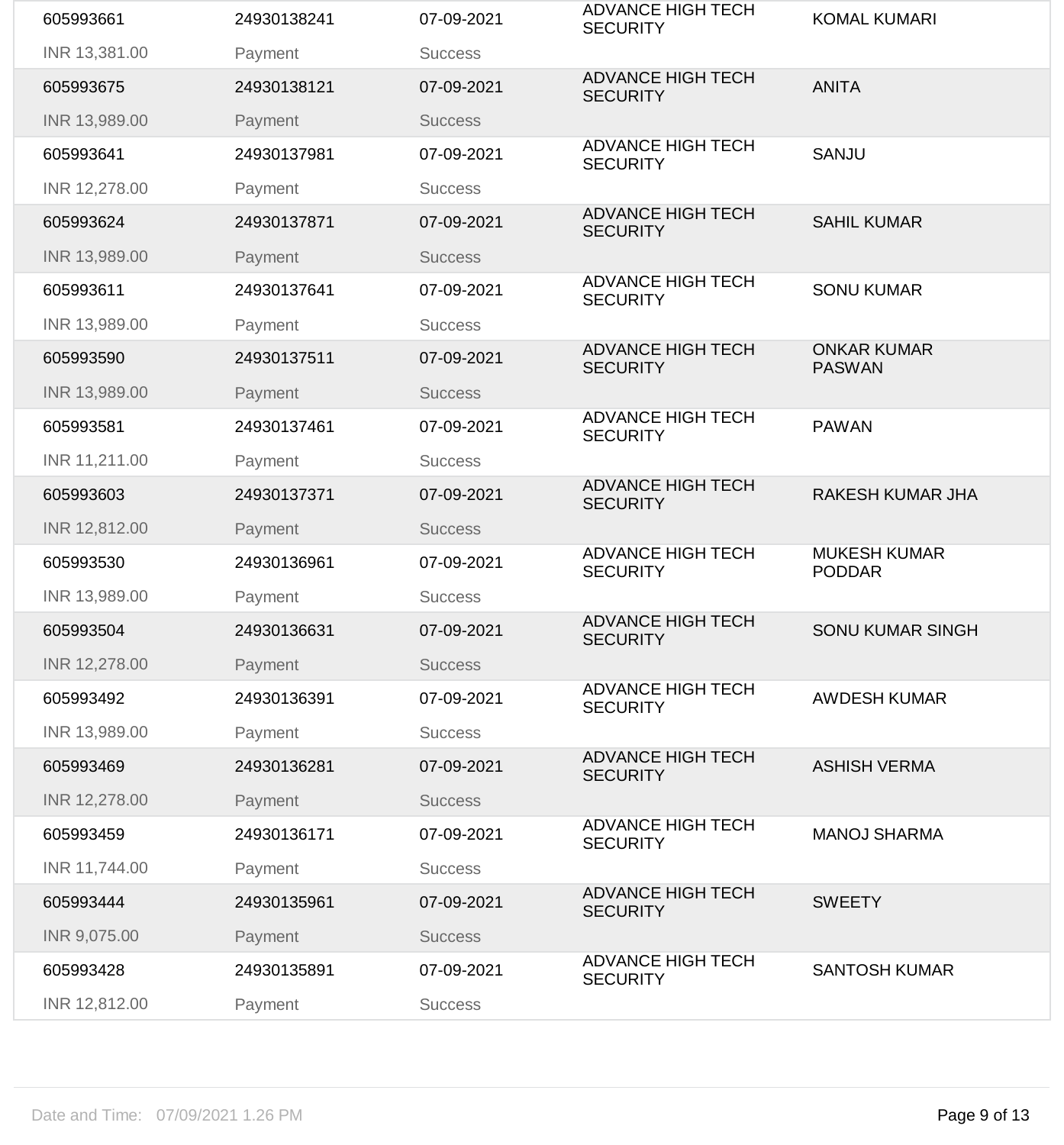| 605993412     | 24930135841 | 07-09-2021     | <b>ADVANCE HIGH TECH</b><br><b>SECURITY</b> | <b>ROHIT KUMAR</b>                 |
|---------------|-------------|----------------|---------------------------------------------|------------------------------------|
| INR 12,812.00 | Payment     | <b>Success</b> |                                             |                                    |
| 605993397     | 24930135541 | 07-09-2021     | <b>ADVANCE HIGH TECH</b><br><b>SECURITY</b> | <b>SAGAR CHAUHAN</b>               |
| INR 13,381.00 | Payment     | <b>Success</b> |                                             |                                    |
| 605993385     | 24930135461 | 07-09-2021     | <b>ADVANCE HIGH TECH</b><br><b>SECURITY</b> | <b>RAJESH</b>                      |
| INR 11,211.00 | Payment     | <b>Success</b> |                                             |                                    |
| 605993348     | 24930135231 | 07-09-2021     | <b>ADVANCE HIGH TECH</b><br><b>SECURITY</b> | <b>MEENAKSHI</b>                   |
| INR 13,989.00 | Payment     | <b>Success</b> |                                             |                                    |
| 605993367     | 24930135201 | 07-09-2021     | <b>ADVANCE HIGH TECH</b><br><b>SECURITY</b> | <b>DEEPA</b>                       |
| INR 13,989.00 | Payment     | <b>Success</b> |                                             |                                    |
| 605993336     | 24930135041 | 07-09-2021     | <b>ADVANCE HIGH TECH</b><br><b>SECURITY</b> | <b>SEEMA TIWARI</b>                |
| INR 11,744.00 | Payment     | <b>Success</b> |                                             |                                    |
| 605993318     | 24930134861 | 07-09-2021     | <b>ADVANCE HIGH TECH</b><br><b>SECURITY</b> | <b>VIKAS</b>                       |
| INR 12,812.00 | Payment     | <b>Success</b> |                                             |                                    |
| 605993300     | 24930134561 | 07-09-2021     | <b>ADVANCE HIGH TECH</b><br><b>SECURITY</b> | <b>SANJU DEVI</b>                  |
| INR 13,381.00 | Payment     | <b>Success</b> |                                             |                                    |
| 605993283     | 24930134481 | 07-09-2021     | <b>ADVANCE HIGH TECH</b><br><b>SECURITY</b> | <b>MAHADEV KUMAR</b><br><b>ROY</b> |
| INR 9,609.00  | Payment     | <b>Success</b> |                                             |                                    |
| 605993269     | 24930134191 | 07-09-2021     | <b>ADVANCE HIGH TECH</b><br><b>SECURITY</b> | <b>RAJ KISHORE</b>                 |
| INR 12,278.00 | Payment     | <b>Success</b> |                                             |                                    |
| 605993233     | 24930133801 | 07-09-2021     | <b>ADVANCE HIGH TECH</b><br><b>SECURITY</b> | <b>HADISHA</b>                     |
| INR 12,812.00 | Payment     | <b>Success</b> |                                             |                                    |
| 605993220     | 24930133741 | 07-09-2021     | <b>ADVANCE HIGH TECH</b><br><b>SECURITY</b> | <b>REENA DEVI</b>                  |
| INR 13,989.00 | Payment     | <b>Success</b> |                                             |                                    |
| 605993198     | 24930133651 | 07-09-2021     | <b>ADVANCE HIGH TECH</b><br><b>SECURITY</b> | <b>LAXMI</b>                       |
| INR 13,989.00 | Payment     | <b>Success</b> |                                             |                                    |
| 605993187     | 24930133411 | 07-09-2021     | <b>ADVANCE HIGH TECH</b><br><b>SECURITY</b> | <b>SACHIN</b>                      |
| INR 12,812.00 | Payment     | <b>Success</b> |                                             |                                    |
| 605993173     | 24930133351 | 07-09-2021     | <b>ADVANCE HIGH TECH</b><br><b>SECURITY</b> | <b>ANUBHAV SINGH</b>               |
| INR 13,381.00 | Payment     | <b>Success</b> |                                             |                                    |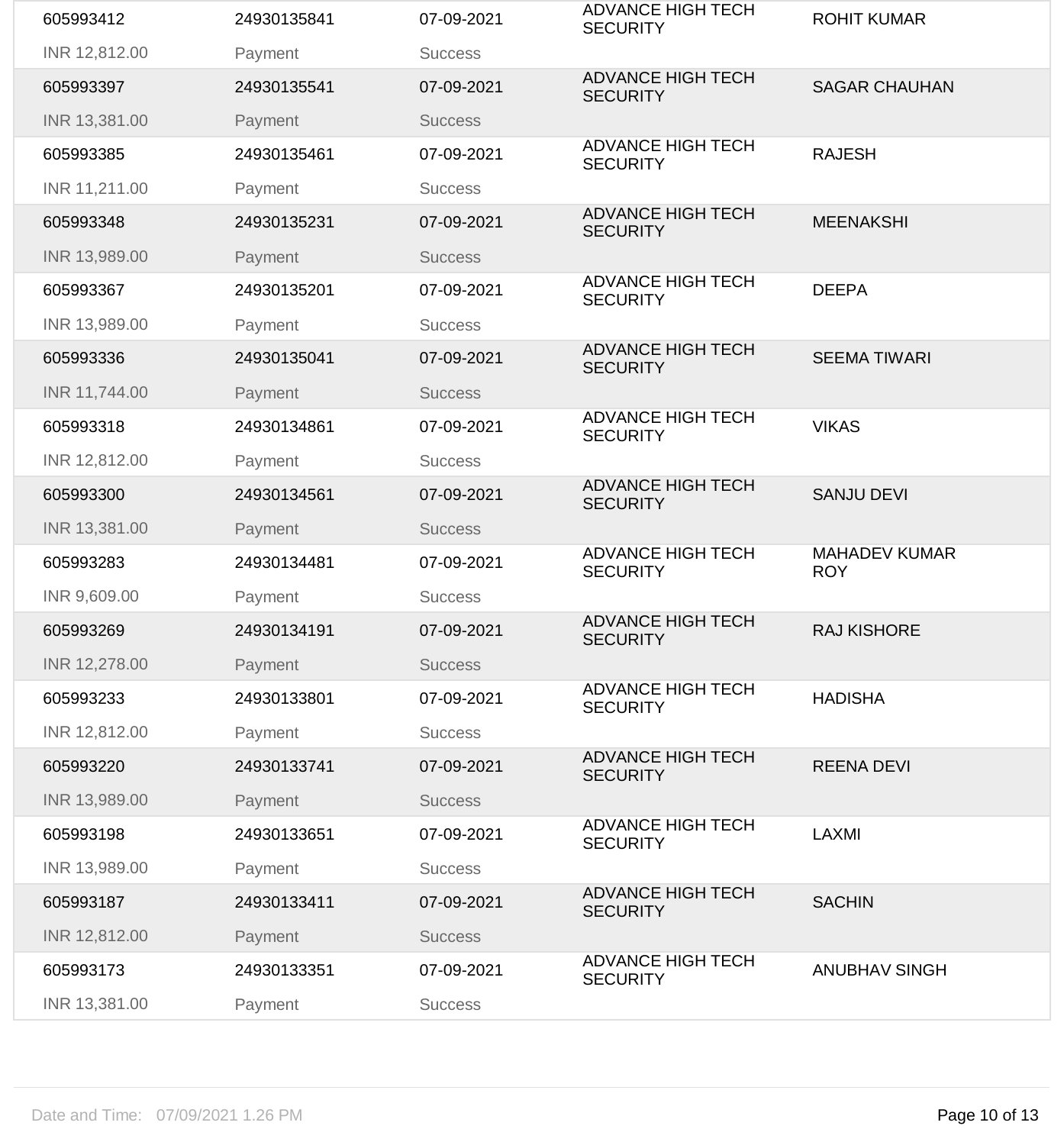| 605993150     | 24930133161 | 07-09-2021     | <b>ADVANCE HIGH TECH</b><br><b>SECURITY</b> | <b>KAPIL</b>                          |
|---------------|-------------|----------------|---------------------------------------------|---------------------------------------|
| INR 13,381.00 | Payment     | <b>Success</b> |                                             |                                       |
| 605993128     | 24930133041 | 07-09-2021     | <b>ADVANCE HIGH TECH</b><br><b>SECURITY</b> | <b>MANOJ PASWAN</b>                   |
| INR 13,989.00 | Payment     | <b>Success</b> |                                             |                                       |
| 605993112     | 24930132871 | 07-09-2021     | <b>ADVANCE HIGH TECH</b><br><b>SECURITY</b> | <b>SURENDER KUMAR</b><br><b>SINGH</b> |
| INR 14,596.00 | Payment     | <b>Success</b> |                                             |                                       |
| 605993094     | 24930132591 | 07-09-2021     | <b>ADVANCE HIGH TECH</b><br><b>SECURITY</b> | <b>LOKENDER KUMAR</b>                 |
| INR 13,381.00 | Payment     | <b>Success</b> |                                             |                                       |
| 605993075     | 24930132491 | 07-09-2021     | <b>ADVANCE HIGH TECH</b><br><b>SECURITY</b> | <b>RAJEEV KUMAR</b>                   |
| INR 11,744.00 | Payment     | <b>Success</b> |                                             |                                       |
| 605993057     | 24930132321 | 07-09-2021     | <b>ADVANCE HIGH TECH</b><br><b>SECURITY</b> | <b>AKASH</b>                          |
| INR 13,989.00 | Payment     | <b>Success</b> |                                             |                                       |
| 605993040     | 24930132221 | 07-09-2021     | <b>ADVANCE HIGH TECH</b><br><b>SECURITY</b> | <b>DILIP KUMAR</b>                    |
| INR 12,278.00 | Payment     | <b>Success</b> |                                             |                                       |
| 605993016     | 24930132041 | 07-09-2021     | <b>ADVANCE HIGH TECH</b><br><b>SECURITY</b> | <b>BAMBAM KUMAR</b><br><b>PASWAN</b>  |
| INR 13,381.00 | Payment     | <b>Success</b> |                                             |                                       |
| 605993003     | 24930131791 | 07-09-2021     | <b>ADVANCE HIGH TECH</b><br><b>SECURITY</b> | <b>MANOJ KUMAR SAH</b>                |
| INR 14,596.00 | Payment     | <b>Success</b> |                                             |                                       |
| 605992987     | 24930131691 | 07-09-2021     | <b>ADVANCE HIGH TECH</b><br><b>SECURITY</b> | <b>BHARAT KUMAR</b><br><b>MANDAL</b>  |
| INR 14,596.00 | Payment     | <b>Success</b> |                                             |                                       |
| 605992966     | 24930131421 | 07-09-2021     | <b>ADVANCE HIGH TECH</b><br><b>SECURITY</b> | <b>SUBHASH</b>                        |
| INR 13,989.00 | Payment     | <b>Success</b> |                                             |                                       |
| 605992942     | 24930131131 | 07-09-2021     | <b>ADVANCE HIGH TECH</b><br><b>SECURITY</b> | <b>PINTU GAUTAM</b>                   |
| INR 3,737.00  | Payment     | <b>Success</b> |                                             |                                       |
| 605992908     | 24930131021 | 07-09-2021     | <b>ADVANCE HIGH TECH</b><br><b>SECURITY</b> | <b>RANJIT KUMAR</b>                   |
| INR 13,381.00 | Payment     | <b>Success</b> |                                             |                                       |
| 605992927     | 24930130991 | 07-09-2021     | <b>ADVANCE HIGH TECH</b><br><b>SECURITY</b> | <b>SANJAY YADAV</b>                   |
| INR 9,075.00  | Payment     | <b>Success</b> |                                             |                                       |
| 605992881     | 24930130541 | 07-09-2021     | <b>ADVANCE HIGH TECH</b><br><b>SECURITY</b> | <b>WIPIN KUMAR</b>                    |
| INR 12,812.00 | Payment     | <b>Success</b> |                                             |                                       |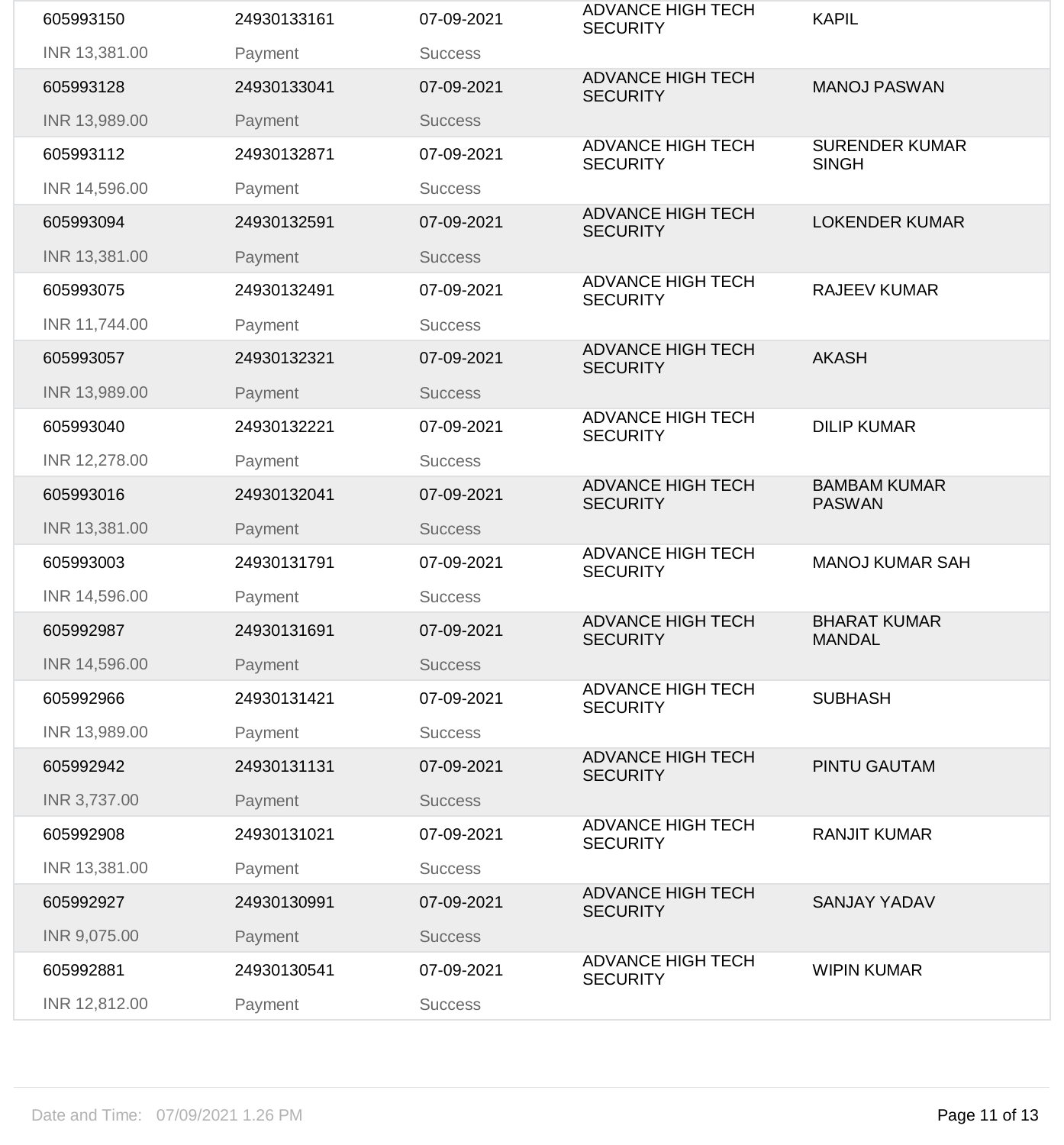| 605992826     | 24930130221 | 07-09-2021     | <b>ADVANCE HIGH TECH</b><br><b>SECURITY</b> | <b>VINOD KUMAR</b>                   |
|---------------|-------------|----------------|---------------------------------------------|--------------------------------------|
| INR 10,143.00 | Payment     | <b>Success</b> |                                             |                                      |
| 605992863     | 24930130201 | 07-09-2021     | <b>ADVANCE HIGH TECH</b><br><b>SECURITY</b> | <b>HARIBILASH SINGH</b>              |
| INR 12,812.00 | Payment     | <b>Success</b> |                                             |                                      |
| 605992842     | 24930130131 | 07-09-2021     | <b>ADVANCE HIGH TECH</b><br><b>SECURITY</b> | <b>ASHA DAS</b>                      |
| INR 12,812.00 | Payment     | <b>Success</b> |                                             |                                      |
| 605992795     | 24930129871 | 07-09-2021     | <b>ADVANCE HIGH TECH</b><br><b>SECURITY</b> | <b>ARUN YADAV</b>                    |
| INR 9,075.00  | Payment     | <b>Success</b> |                                             |                                      |
| 605992802     | 24930129741 | 07-09-2021     | <b>ADVANCE HIGH TECH</b><br><b>SECURITY</b> | <b>SURAJ KUMAR</b>                   |
| INR 13,381.00 | Payment     | <b>Success</b> |                                             |                                      |
| 605992780     | 24930129671 | 07-09-2021     | <b>ADVANCE HIGH TECH</b><br><b>SECURITY</b> | <b>MASTR RAVI KUMAR</b>              |
| INR 13,989.00 | Payment     | <b>Success</b> |                                             |                                      |
| 605992774     | 24930129641 | 07-09-2021     | <b>ADVANCE HIGH TECH</b><br><b>SECURITY</b> | <b>NARIENDER SINGH</b>               |
| INR 13,989.00 | Payment     | <b>Success</b> |                                             |                                      |
| 605992766     | 24930129501 | 07-09-2021     | <b>ADVANCE HIGH TECH</b><br><b>SECURITY</b> | <b>SANTOSH</b>                       |
| INR 13,989.00 | Payment     | <b>Success</b> |                                             |                                      |
| 605992752     | 24930129331 | 07-09-2021     | <b>ADVANCE HIGH TECH</b><br><b>SECURITY</b> | <b>MANTU SAH</b>                     |
| INR 13,989.00 | Payment     | <b>Success</b> |                                             |                                      |
| 605992742     | 24930129141 | 07-09-2021     | <b>ADVANCE HIGH TECH</b><br><b>SECURITY</b> | <b>ATUL CHAUHAN</b>                  |
| INR 14,596.00 | Payment     | <b>Success</b> |                                             |                                      |
| 605992726     | 24930129071 | 07-09-2021     | <b>ADVANCE HIGH TECH</b><br><b>SECURITY</b> | <b>RAKESH KUMAR</b><br><b>NAMDEV</b> |
| INR 13,381.00 | Payment     | <b>Success</b> |                                             |                                      |
| 605992711     | 24930128961 | 07-09-2021     | <b>ADVANCE HIGH TECH</b><br><b>SECURITY</b> | <b>AKSHAY KUMAR</b>                  |
| INR 13,381.00 | Payment     | <b>Success</b> |                                             |                                      |
| 605992690     | 24930128871 | 07-09-2021     | <b>ADVANCE HIGH TECH</b><br><b>SECURITY</b> | <b>RAJU KUMAR</b>                    |
| INR 13,989.00 | Payment     | <b>Success</b> |                                             |                                      |
| 605992672     | 24930128411 | 07-09-2021     | <b>ADVANCE HIGH TECH</b><br><b>SECURITY</b> | <b>CHANDER PAL</b><br><b>SHARMA</b>  |
| INR 4,271.00  | Payment     | <b>Success</b> |                                             |                                      |
| 605992648     | 24930128291 | 07-09-2021     | <b>ADVANCE HIGH TECH</b><br><b>SECURITY</b> | <b>DEV RAJ</b>                       |
| INR 11,211.00 | Payment     | <b>Success</b> |                                             |                                      |